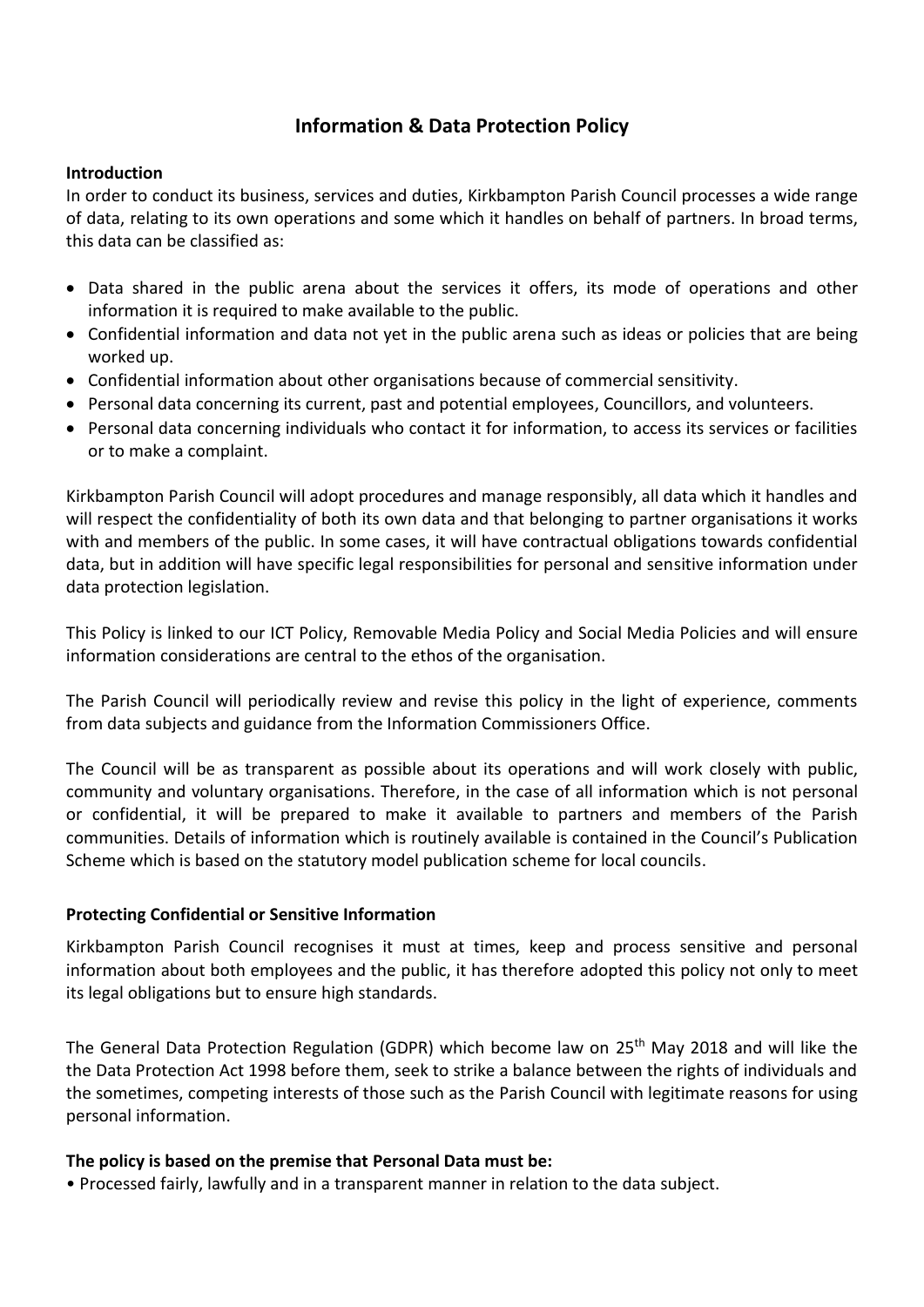• Collected for specified, explicit and legitimate purposes and not further processed in a manner that is incompatible with those purposes.

• Adequate, relevant and limited to what is necessary in relation to the purposes for which they are processed.

- Accurate and, where necessary, kept up to date.
- Kept in a form that permits identification of data subjects for no longer than is necessary for the purposes for which the personal data are processed.

• Processed in a manner that ensures appropriate security of the personal data including protection against unauthorised or unlawful processing and against accidental loss, destruction or damage, using appropriate technical or organisational measures.

## **Data Protection Terminology**

**Data subject** - means the person whose personal data is being processed.

That may be an employee, prospective employee, associate or prospective associate of BTC or someone transacting with it in some way, or an employee, Member or volunteer with one of our clients, or persons transacting or contracting with one of our clients when we process data for them.

**Personal data** - means any information relating to a natural person or data subject that can be used directly or indirectly to identify the person.

It can be anything from a name, a photo, and an address, date of birth, an email address, bank details, and posts on social networking sites or a computer IP address.

**Sensitive personal data** - includes information about racial or ethnic origin, political opinions, and religious or other beliefs, trade union membership, medical information, sexual orientation, genetic and biometric data or information related to offences or alleged offences where it is used to uniquely identify an individual.

**Data controller** - means a person who (either alone or jointly or in common with other persons) (e.g. Parish Council, employer, council) determines the purposes for which and the manner in which any personal data is to be processed.

**Data processor** - in relation to personal data, means any person (other than an employee of the data controller) who processes the data on behalf of the data controller.

**Processing information or data** - means obtaining, recording or holding the information or data or carrying out any operation or set of operations on the information or data, including:

- organising, adapting or altering it
- retrieving, consulting or using the information or data
- disclosing the information or data by transmission, dissemination or otherwise making it available
- aligning, combining, blocking, erasing or destroying the information or data. regardless of the Technology used.

Kirkbampton Parish Council processes **personal data** in order to:

- fulfil its duties as an employer by complying with the terms of contracts of employment, safeguarding the employee and maintaining information required by law;
- pursue the legitimate interests of its business and its duties as a public body, by fulfilling contractual terms with other organisations, and maintaining information required by law;
- monitor its activities including the equality and diversity of its activities;
- fulfil its duties in operating the business premises including security (where applicable);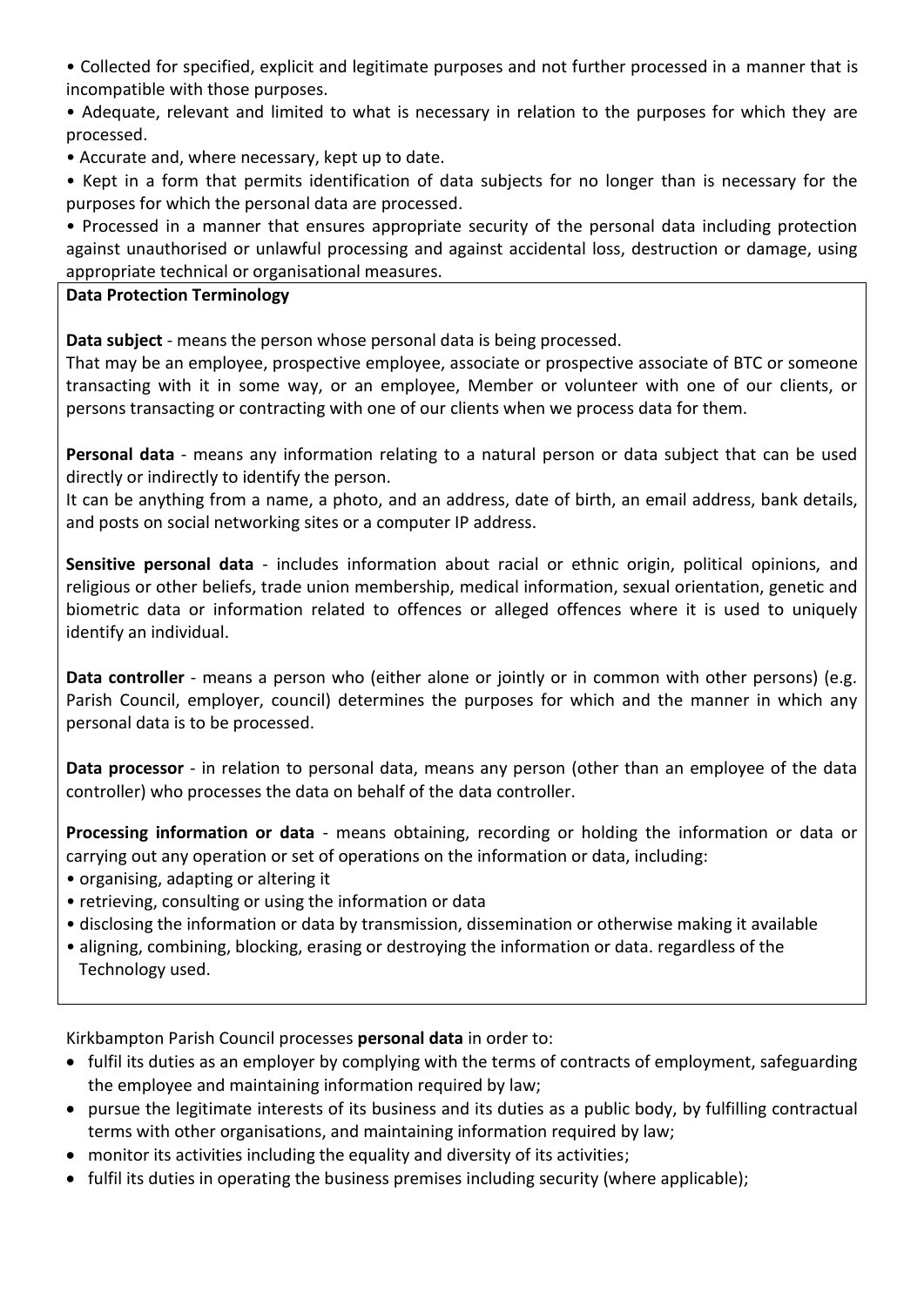- assist regulatory and law enforcement agencies;
- process information including the recording and updating details about its Councillors, employees, partners and volunteers;
- process information including the recording and updating details about individuals who contact it for information, or to access a service, or make a complaint;
- undertake surveys, censuses and questionnaires to fulfil the objectives and purposes of the Council;
- undertake research, audit and quality improvement work to fulfil its objects and purposes; and
- carry out Council administration.

Where appropriate and governed by necessary safeguards we will carry out the above processing jointly with other appropriate bodies from time to time.

# **The Council will ensure that at least one of the following conditions is met for personal information to be considered fairly processed:**

- The individual has consented to the processing
- Processing is necessary for the performance of a contract or agreement with the individual
- Processing is required under a legal obligation
- Processing is necessary to protect the vital interests of the individual
- Processing is necessary to carry out public functions
- Processing is necessary in order to pursue the legitimate interests of the data controller or third parties.

Particular attention is paid to the processing of any **sensitive personal information** and the Parish Council will ensure that at least one of the following conditions is met:

- Explicit consent of the individual
- Required by law to process the data for employment purposes
- A requirement in order to protect the vital interests of the individual or another person

## **Who is responsible for protecting a person's personal data?**

The Parish Council as a corporate body has ultimate responsibility for ensuring compliance with the Data Protection legislation. The Council has delegated this responsibility day to day to the Parish Clerk.

- Email: clerk@kirkbamptonweb.co.uk
- Phone: 01228 231124
- Correspondence: The Parish Clerk, Hill House, Walton, Brampton, CA8 2DY

## **Diversity Monitoring**

Kirkbampton Parish Council monitors the diversity of its employees, and Councillors, in order to ensure that there is no inappropriate or unlawful discrimination in the way it conducts its activities. It undertakes similar data handling in respect of prospective employees. This data will always be treated as confidential. It will only be accessed by authorised individuals within the Council and will not be disclosed to any other bodies or individuals. Diversity information will never be used as selection criteria and will not be made available to others involved in the recruitment process. Anonymised data derived from diversity monitoring will be used for monitoring purposes and may be published and passed to other bodies.

The Council will always give guidance on personnel data to employees, councillors, partners and volunteers through a Privacy Notice and ensure that individuals on whom personal information is kept are aware of their rights and have easy access to that information on request.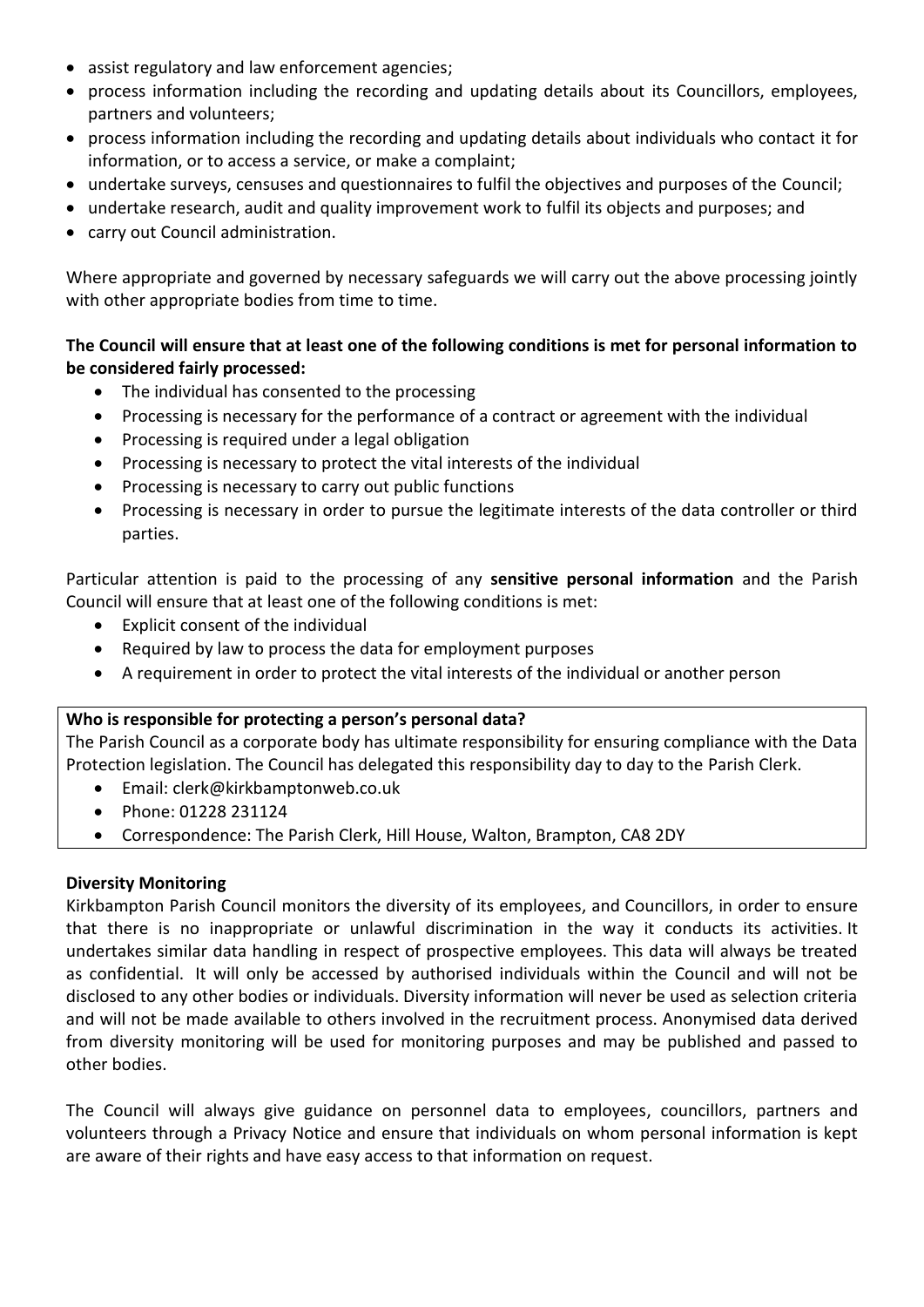Appropriate technical and organisational measures will be taken against Unauthorised or unlawful processing of personal data and against accidental loss or destruction of, or damage to, personal data. Personal data shall not be transferred to a country or territory outside the European Economic Areas unless that country or territory ensures an adequate level of protection for the rights and freedoms of data subjects in relation to the processing of personal data.

#### **Information provided to us**

The information provided (personal information such as name, address, email address, phone number) will be processed and stored so that it is possible for us to contact, respond to or conduct the transaction requested by the individual. By transacting with Kirkbampton Parish Council, individuals are deemed to be giving consent for their personal data provided to be used and transferred in accordance with this policy, however where ever possible specific written consent will be sought. It is the responsibility of those individuals to ensure that the Parish Council is able to keep their personal data accurate and up-to-date. The personal information will be not shared or provided to any other third party or be used for any purpose other than that for which it was provided.

#### **The Councils Right to Process Information**

General Data Protection Regulations (and Data Protection Act) Article 6 (1) (a) (b) and (e) Processing is with consent of the data subject, or Processing is necessary for compliance with a legal obligation. Processing is necessary for the legitimate interests of the Council.

#### **Information Security**

The Parish Council cares to ensure the security of personal data. We make sure that your information is protected from unauthorised access, loss, manipulation, falsification, destruction or unauthorised disclosure. This is done through appropriate technical measures and appropriate policies.

We will only keep your data for the purpose it was collected for and only for as long as is necessary, after which it will be deleted.

#### **Children**

We will not process any data relating to a child (under 13) without the express parental/ guardian consent of the child concerned.

#### **Rights of a Data Subject**

**Access to Information:** an individual has the right to request access to the information we have on them. They can do this by contacting our Parish Clerk or Data Protection Officer:

**Information Correction:** If they believe that the information we have about them is incorrect, they may contact us so that we can update it and keep their data accurate. Please contact: Parish Clerk.

**Information Deletion:** If the individual wishes the Parish Council to delete the information about them, they can do so by contacting the Parish Clerk.

**Right to Object:** If an individual believes their data is not being processed for the purpose it has been collected for, they may object by contacting the Parish Clerk or Data Protection Officer.

The Parish Council does not use automated decision making or profiling of individual personal data.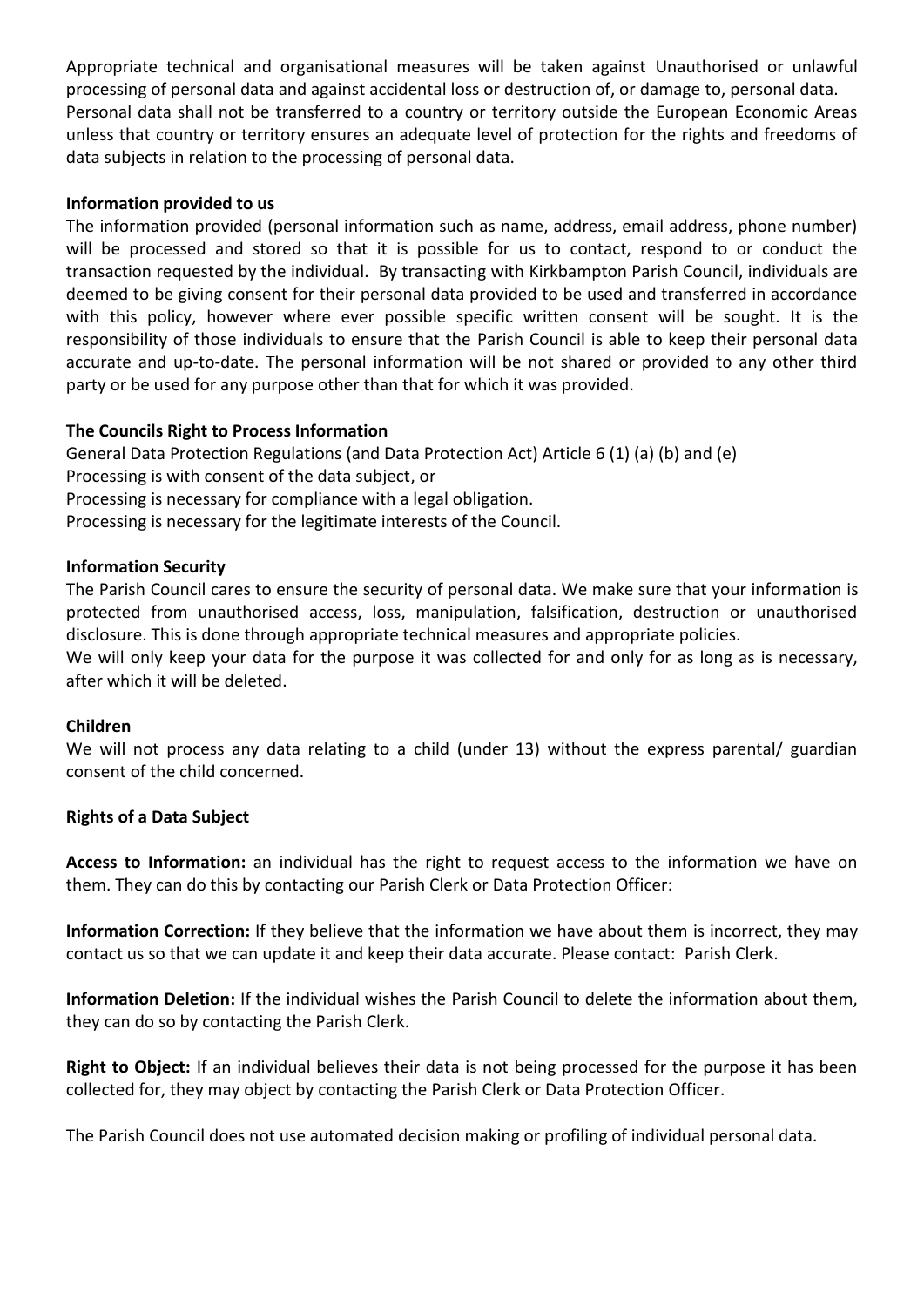**Complaints:** If an individual has a complaint regarding the way their personal data has been processed, they may make a complaint to the Parish Clerk, Data Protection Officer or the Information Commissioners Office **[casework@ico.org.uk](mailto:casework@ico.org.uk)** Tel: 0303 123 1113.

The Council will always give guidance on personnel data to employees through the Employee handbook.

The Council will ensure that individuals on whom personal information is kept are aware of their rights and have easy access to that information on request.

#### **Making Information Available**

The Publication Scheme is a means by which the Council can make a significant amount of information available routinely, without waiting for someone to specifically request it. The scheme is intended to encourage local people to take an interest in the work of the Council and its role within the community.

In accordance with the provisions of the Freedom of Information Act 2000, this Scheme specifies the classes of information which the Council publishes or intends to publish. It is supplemented with an Information Guide which will give greater detail of what the Council will make available and hopefully make it easier for people to access it.

All formal meetings of Council and its committees are subject to statutory notice being given on notice boards, the Website and sent to the local media. The Council publishes an annual programme in May each year. All formal meetings are open to the public and press and reports to those meetings and relevant background papers are available for the public to see. The Council welcomes public participation and has a public participation session on each Council and committee meeting. Details can be seen in the Council's Standing Orders, which are available on its Website or at its Offices.

Occasionally, Council or committees may need to consider matters in private. Examples of this are matters involving personal details of staff, or a particular member of the public, or where details of commercial/contractual sensitivity are to be discussed. This will only happen after a formal resolution has been passed to exclude the press and public and reasons for the decision are stated. Minutes from all formal meetings, including the confidential parts are public documents.

The Openness of Local Government Bodies Regulations 2014 requires written records to be made of certain decisions taken by officers under delegated powers. These are not routine operational and administrative decisions such as giving instructions to the workforce or paying an invoice approved by Council, but would include urgent action taken after consultation with the Chairman, such as responding to a planning application in advance of Council. In other words, decisions which would have been made by Council or committee had the delegation not been in place.

The 2014 Regulations also amend the Public Bodies (Admission to Meetings) Act 1960 to allow the public or press to film, photograph or make an audio recording of council and committee meetings normally open to the public. The Council will where possible facilitate such recording unless it is being disruptive. It will also take steps to ensure that children, the vulnerable and members of the public who object to being filmed are protected without undermining the broader purpose of the meeting.

The Council will be pleased to make special arrangements on request for persons who do not have English as their first language or those with hearing or sight difficulties.

#### **Disclosure Information**